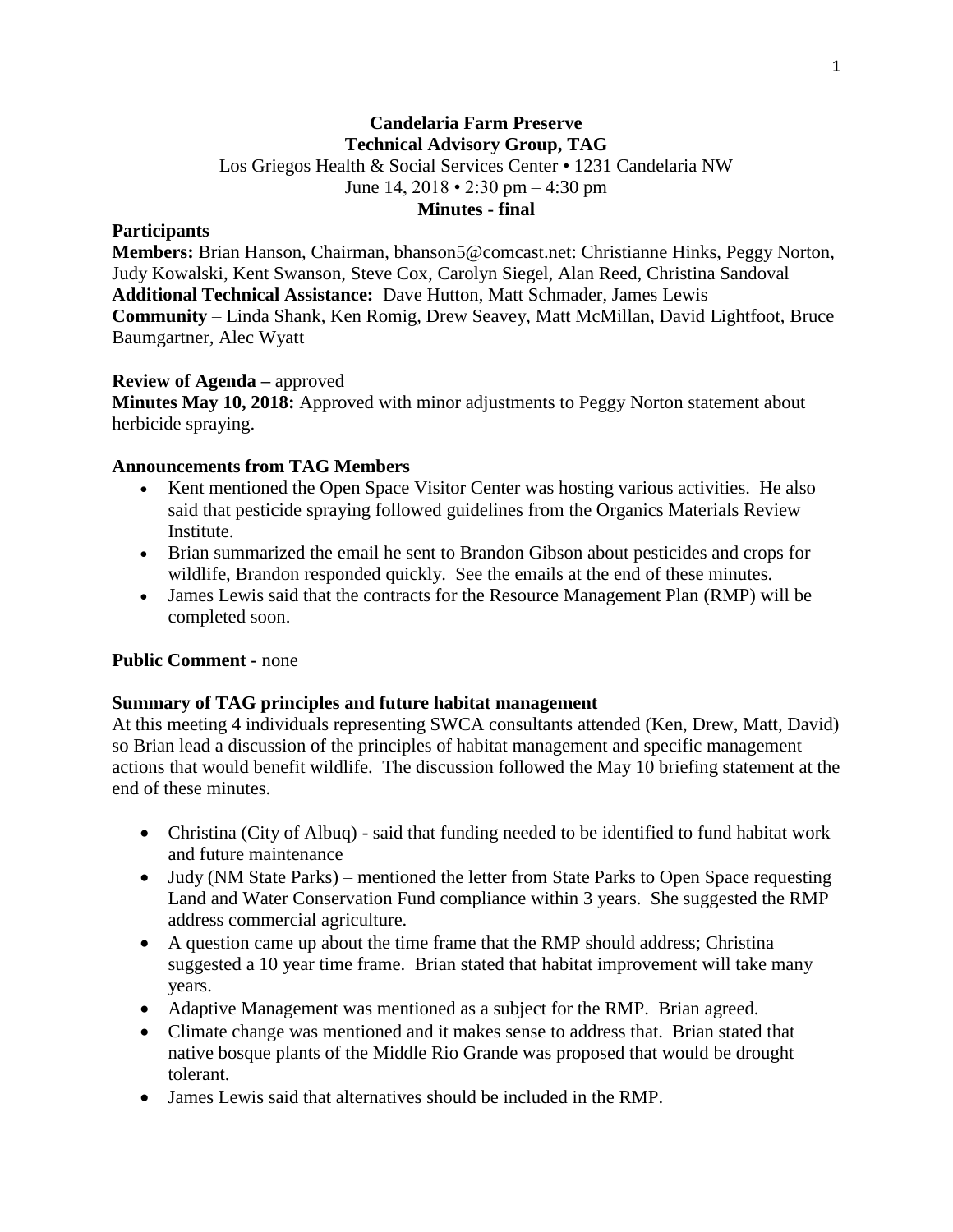- The need for public meetings was voiced by one of the contractors. The need for development of a nature preserve and nature study area is the purpose and the public needs to know that. Why the new RMP is necessary should be explained to the public.
- Christianne (Rio Grande Boulevard Neighborhood Association) defined US Dept of Agriculture (USDA) standard for "pesticides", as including all herbicides, insecticides, fungicides, and rodenticides. Said that neighbors surrounding CFP have resoundingly stated their opposition to the use of pesticides and would find a RMP that included approval of their use unacceptable.

## **Next Meeting:**

July 12, 2:30 PM – Rio Grande Nature Center.

## **June 8, 2018 - Email to Brandon Gibson from Brian Hanson**

To: Brandon Gibson, Acting Superintendent, Open Space Division, City of Albuquerque From: Chairman, Technical Advisory Group, Candelaria Farm Preserve (CFP) Subject: Crops on CFP and pesticide use on CFP

At the last meeting May 10, 2018, the Technical Advisory Group (TAG) was informed about future crops that would be planted on CFP (May 3, 2018 map). A recent email dated June 1, 2018 from Kent Swanson (Albuquerque Open Space) to Peggy Norton (North Valley Coalition) contained details about the selection of sorghum for fall and winter food for wildlife. In addition, at the last two TAG meetings herbicide use was discussed, specifically the recent application of herbicides. These two issues were discussed numerous times in TAG meetings during 2017 and 2018 when representatives of Albuquerque Open Space were present.

**Crops for Wildlife** - During TAG meetings we have developed a draft plan that would provide excellent habitat for wildlife, for the purpose of creating a wildlife preserve. The cropland has been addressed with a proposed conversion of most of the cropland to native bosque habitat including native trees, shrubs, grasses in a mosaic; using moist soil management; and creating additional wetlands. Part of the cropland, along the eastern and southern boundaries, would be planted for winter target wildlife of sandhill crane and geese. These species could be easily viewed along the boundary fence. Outdoor recreation is a requirement for the CFP property.

To ensure that crops are beneficial to wildlife, I suggest contacting wildlife refuges that have experience in New Mexico, namely Bosque del Apache National Wildlife Refuge and Bernardo Refuge (NM Dept. of Game and Fish refuge). I suggest crops be selected to attract geese and cranes during the wintertime. Sandhill cranes prefer corn, since about 70% of their winter diet is corn. During a field trip to Bosque del Apache on February 6, 2018, I learned that sandhill cranes are attracted to C3 photosynthesis plants (https://www.cropsreview.com/c3-plants.html), like triticale grass when they first arrive then switch to C4 photosynthesis plants [\(https://www.cropsreview.com/c4-plants.html\)](https://www.cropsreview.com/c4-plants.html), like corn later. They need corn in late winter to prepare for their migration north. To ensure that cranes and geese use the cropland area, it should be fairly open and tall food plants should be knocked down gradually over the winter so the cranes don't eat all the desired plants all at once. More precise information on sandhill cranes can be obtained from Dan Collins, U.S. Fish and Wildlife Service, Albuquerque (505-248-6881). Selection of crops for nonwinter times is also important. I encourage the Albuquerque Open Space Division to select crops that are beneficial to wildlife.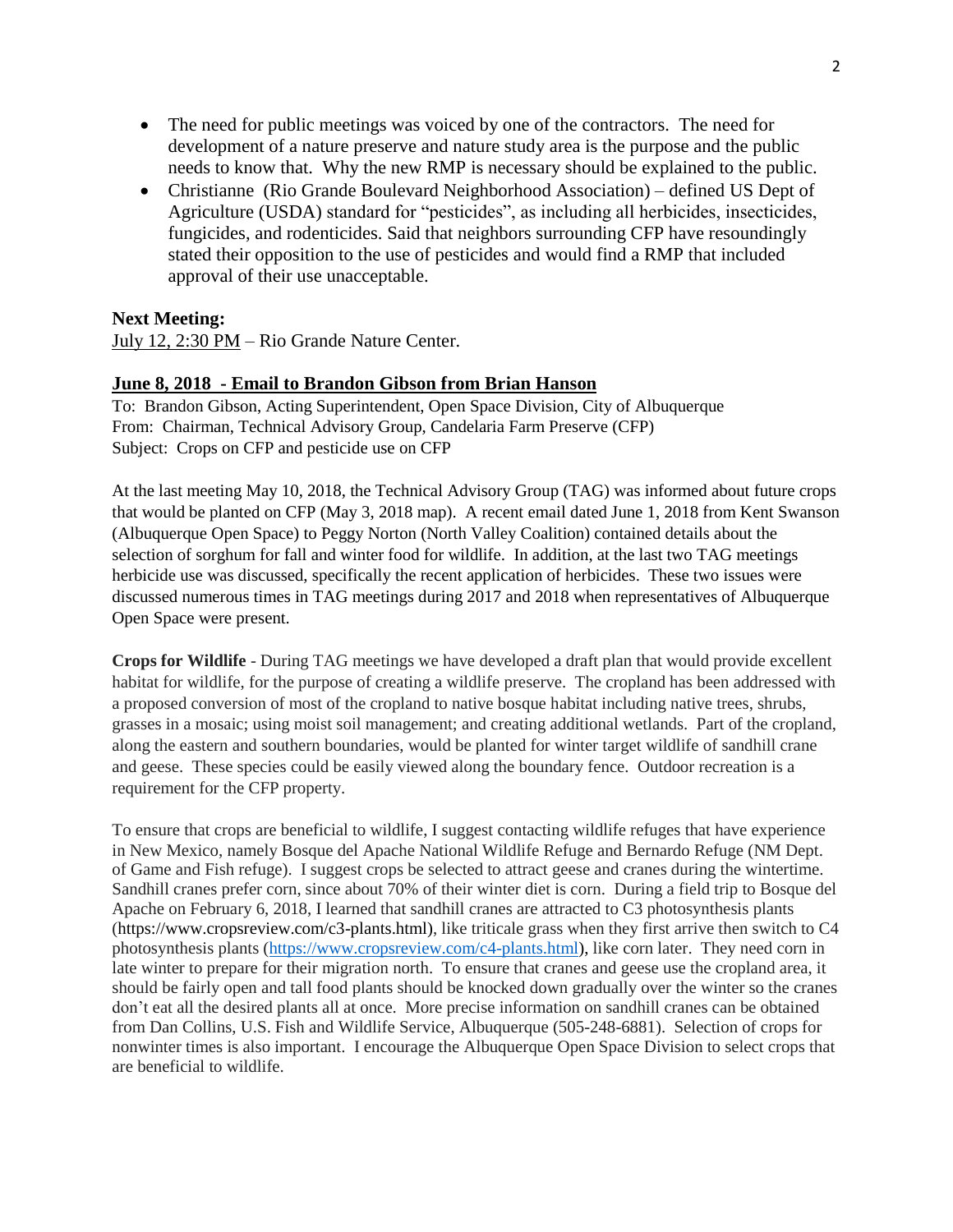**Pesticides** have been linked to a wide range of human health impacts, ranging from dermal irritants, headaches, nausea, breathing distress to more severe impacts such as kidney and liver damage, cancer, reproductive harm, disruption of the nervous system and endocrine disruption. Wildlife impacts can affect insects, birds, small mammals and aquatic organisms. For example, bees can be impacted from neonicotinoid pesticides that impacts their mobility, feeding and navigation. In one study, this pesticide caused homing failure in bees. (Michael Henry et al. Science, April 20, 2012. A common pesticide decreases foraging success and survival in honey bees. Vol. 336, Issue 6079, pp 348-350).

To reduce harmful effects of pesticides at CFP, I recommend an ecosystem-base strategy of Integrated Pest Management.

"Integrated Pest Management is an ecosystem-based strategy that focuses on long-term prevention of pests or their damage through a combination of techniques such as biological control, habitat manipulation, modification of cultural practices, and use of resistant varieties. Pesticides are used only after monitoring indicates they are needed according to established guidelines, and treatments are made with the goal of removing only the target organism. Pest control materials are selected and applied in a manner that minimizes risks to human health, beneficial and nontarget organisms, and the environment." University of California" *[http://www2.ipm.ucanr.edu/WhatIsIPM](http://www2.ipm.ucanr.edu/WhatIsIPM/)*/

During meeting discussions problems were identified with notification of spraying before application. It was also mentioned that weather can change when pesticides should be applied so a firm date for application may be difficult. Surely communication can be improved.

I appreciate Albuquerque Open Space managing areas for wildlife. It is a difficult and sometimes uncertain task working with the weather and plants that are subject to numerous other threats. The location of CFP near the Nature Center makes it even more important to provide wildlife habitat since many people are attracted to this area in the Rio Grande valley. I am certain that in the future CFP will be a place for wildlife to thrive in Albuquerque.

I look forward to working with you in the future.

Sincerely, Brian Hanson Chairman, Technical Advisory Group, Candelaria Farm Preserve

## **June 11 email from Brandon Gibson to Brian Hanson (responding to Brian's June 8 email)** Mr. Hanson,

Good afternoon. Thank you for your detailed notes regarding Candelaria Farm Preserve. Our staff is working diligently with the various stakeholders to ensure that the farm continues to provide forage for wildlife. It is my personal goal to have both C3 and C4 crops at the farm in the near future. We have had discussions with J&T Farms to potentially plant triticale this fall (based on water and seed availability).

There has not been any pesticide spraying at Candelaria Farm since I have been Acting Open Space Superintendent. J&T Farms did obtain permission from the City's herbicide review committee to spray 5oz per gallon in the ditch banks only (4/2/18). J&T Farms did notify Open Space staff on 4/23/18 that spraying would be taking place, but our key staff person that typically notifies the adjacent neighborhood groups was out of the office. The actions were reviewed and discussed with staff and the farmer. Additional protocols have been put in place to ensure that spraying notifications will be sent to the neighborhood prior to any approved spraying taking place.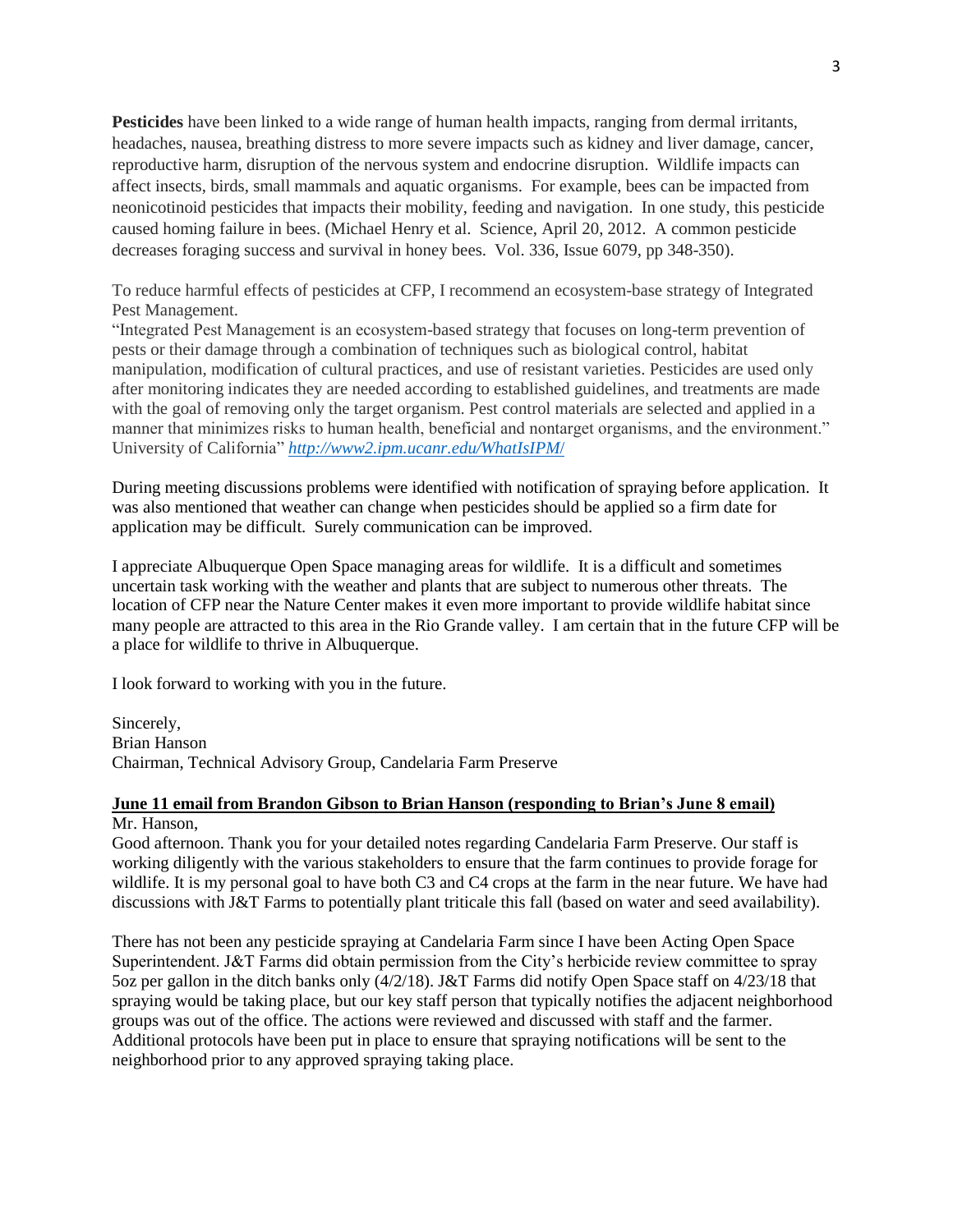Your notes and experience are invaluable to the future management of CFP, and we will be sure to share them with our staff and the contracted environmental planners.

# Thank you, **Brandon R. Gibson Acting Associate Director Candelaria Farm Preserve briefing statement**

May 11, 2018 prepared by Brian Hanson, Chairman of Technical Advisory Group

The Albuquerque City Council passed 2 resolutions directing a team of voluntary biologists and citizens to write a Resource Management Plan for Candelaria Farm Preserve (CFP). The Technical Advisory Group (TAG) was formed in early 2017 with 13 members along with supporting members. The team has met monthly and biweekly with a goal of establishing a wildlife preserve.

CFP is about 170 acres at the Rio Grande Nature Center State Park, which includes 100 acres of cropland, 40 acres of the State Park and another 30 acres of bosque habitat directly south of the Park.

**Vision** - To engage in a planning process that results in improved ecosystem health and increased biodiversity of Candelaria Farm Preserve, ensures compliance with Land and Water Conservation Fund guidelines by providing opportunities for wildlife oriented recreation, and fulfills the requirements of City Council resolutions R-16-147 and R-17-159.

During our meetings we developed the following

## **Principles of Wildlife Management at Candelaria Farm Preserve**

Create mosaic of habitats; Remove exotic species while restoring native species in phases over time; Keep vegetative cover for wildlife until new plantings; Improve recreation while avoiding wildlife disturbance; Improve pollinator habitat (Bee City designation); Improve bird habitat (Migratory Bird Treaty City designation); Improve habitat for native fauna; Crops for wildlife only (PreDock Plan); Keep cropland near fence/boundary for wildlife viewing; Monitor management actions

#### **Habitat improvements discussed in three areas of CFP**

Cropland - restricted public access to guided trips only; keep croplands for migratory birds, primarily cranes and geese, near the east and west fence lines; convert the rest – remove exotic plants such as Russian olive and elm; increase hedgerows; plant trees, shrubs and grasses; use moist soil management; add 2 wetlands; and add salt grass meadow.

Rio Grande Nature Center State Park – improve water quality in the ponds.

Candelaria South (south of Nature Center) – restricted public access to guided trips only; remove debris such as wire, asphalt, large logs, trash; remove exotic plants Russian olive and elms; plant native trees and shrubs.

To meet the needs of the Land and Water Conservation Fund, we have discussed adding viewing areas, informative signs, guided walks and talks.